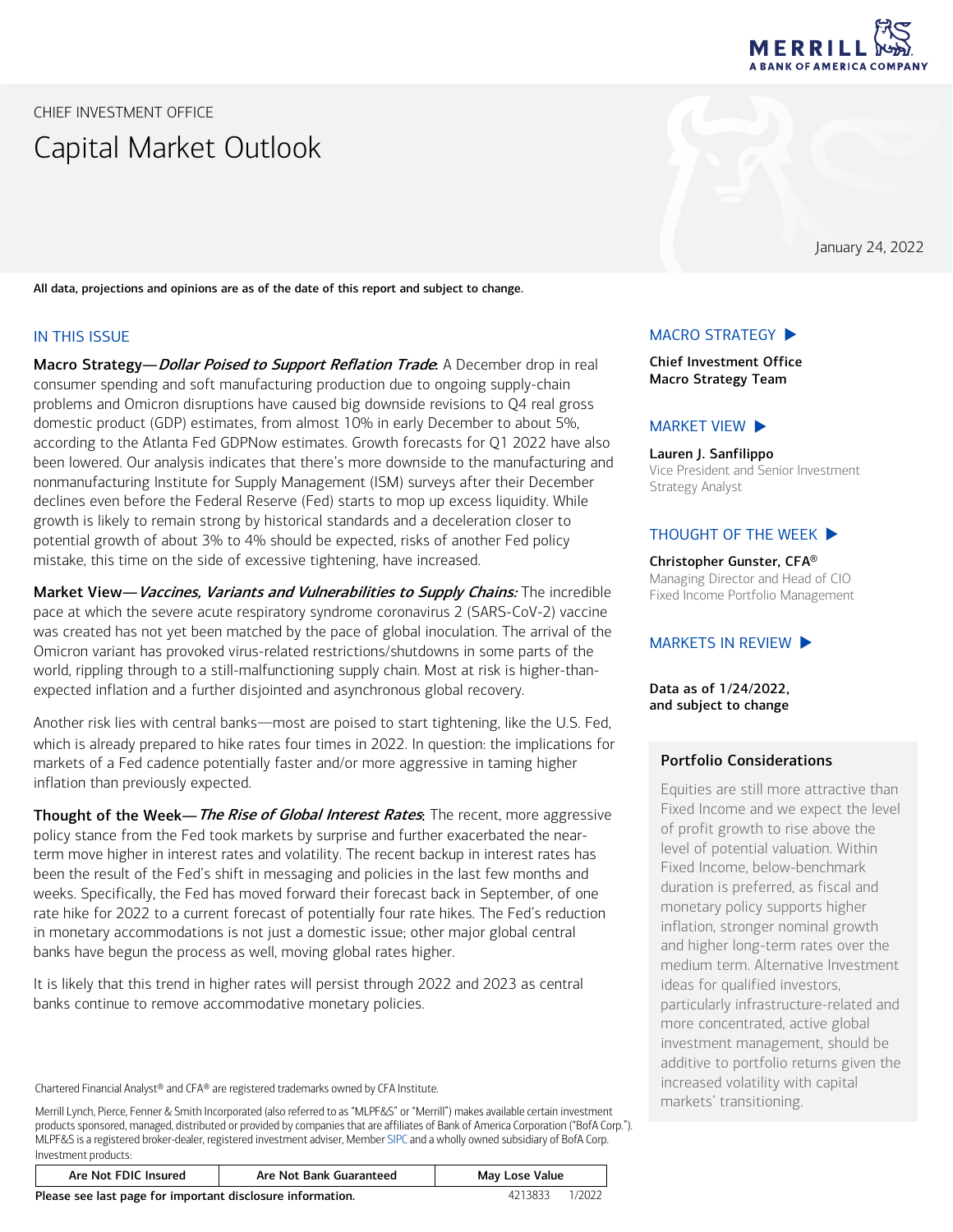## <span id="page-1-0"></span>MACRO STRATEGY

# Dollar Poised to Support Reflation Trade

## *Chief Investment Office*, Macro Strategy Team

Excess policy stimulus and the subsequent spike to 40-year-high U.S. inflation, combined with recurring pandemic setbacks, caused increased anxiety about economic prospects as 2021 progressed and mixed economic/market signals. For example, consumer demand was never stronger than in 2021. High operating leverage and unusually strong business pricing power resulted in much better-than-expected profits. Coupled with rock-bottom interest rates, this sent the S&P 500 Index up 27% year over year. High-yield credit spreads remained very narrow by historical standards, other measures of financial stress also stayed low, and precious metals underperformed.

At the same time, the University of Michigan consumer confidence index dropped to a decade low by year-end, with big-ticket and home-buying sentiment falling to 40-year lows. The Chicago Board Options Exchange (CBOE) Volatility Index (VIX), inched up, the dollar started to appreciate, and copper prices remained range-bound after reaching record levels early in 2021. While credit spreads remained low by historical standards, they hooked up as well as risk-off sentiment rose. As is typically the case when risk-off starts to infiltrate market sentiment, the trade-weighted dollar (TWD) index swung from a 10% year-over-year (YoY) decline in the Spring of 2021 to a 4% YoY appreciation by December, restraining gains in commodity prices, import prices and Treasury Inflation-Protected Securities (TIPS) inflation breakeven rates. The swing also contributed to the rollover in the manufacturing ISM Index from its 40-year March 2021 high and to a consolidation in cyclical and reflation trade outperformance.

Still, as economic data continued to reflect a booming U.S. economy, these early signs of nervousness about excessive monetary and fiscal stimulus remained muted. Moreover, supply-chain problems caused pent-up demand to build, setting the stage for solid economic growth in coming quarters from growing order backlogs of motor vehicles, homes and business equipment, which have room to advance before they satisfy unusually strong consumer demand. However, limits to supply growth, including labor, transportation/distribution capacity and crude oil, for example, prove to be major obstacles to a faster supply response, causing increased price pressures and rising inflation.

For now, it's been rising inflation that worked to bring demand into line with these constraints, and with consumer demand likely to remain buoyed by the surge in household wealth and excess savings accumulated during the pandemic, inflation is likely to continue to ration limited supply until the Fed policy begins to restrain demand later this year and in 2023. For example, as measured by the Bureau of Labor Statistics' Index of Aggregate Weekly Payrolls, which accounts for employment growth, hours worked and average hourly earnings growth, income from wages and salaries appears poised to moderate only slightly from its 11% YoY pace of the past six months to about 8% by mid-2022. However, the 7% inflation offsets much of that gain, suggesting growing headwinds to consumption as the year progresses and excess saving shrinks.

With inflation news dominating the headlines, wages eroded by broad-based price spikes, political concerns, and, with Fed's credibility at stake, Fed officials have recently expressed urgency to remove accommodation to bring inflation back to the 2% target. It remains to be seen how aggressive policy will turn out to be. What is clear is that the Fed greatly miscalculated when it stimulated growth so much in excess of potential that inflation quickly spiked to a 40-year high. Its newfound hawkishness is understandable given 7% overall consumer price index (CPI) inflation in December, 5.5% inflation excluding food and energy prices, elevated inflation pressures still in the pipeline, and a growing wage-price spiral. However, taking out a "bazooka" to kill inflation, as the Fed's recent communications suggest, risks economic and financial-market destabilization. Indeed, with Omicron-related stress/disruptions, depressed consumer confidence and homebuying sentiment, and ISM manufacturing and nonmanufacturing surveys poised to remain on a downtrend this year (with negative implications for earnings expectations), markets have been rattled by the prospect of a Fed policy tightening error.

## Investment Implications

As the world adjusts to rising interest, Growth stocks are likely to experience some volatility while reflation trades and Value stocks, such as financials and energy, continue to benefit from higher inflation and higher interest rates. Overall, the S&P 500 index is likely to exhibit periods of volatility due to these types of rotations but we maintain an overweight to U.S. Equities this year.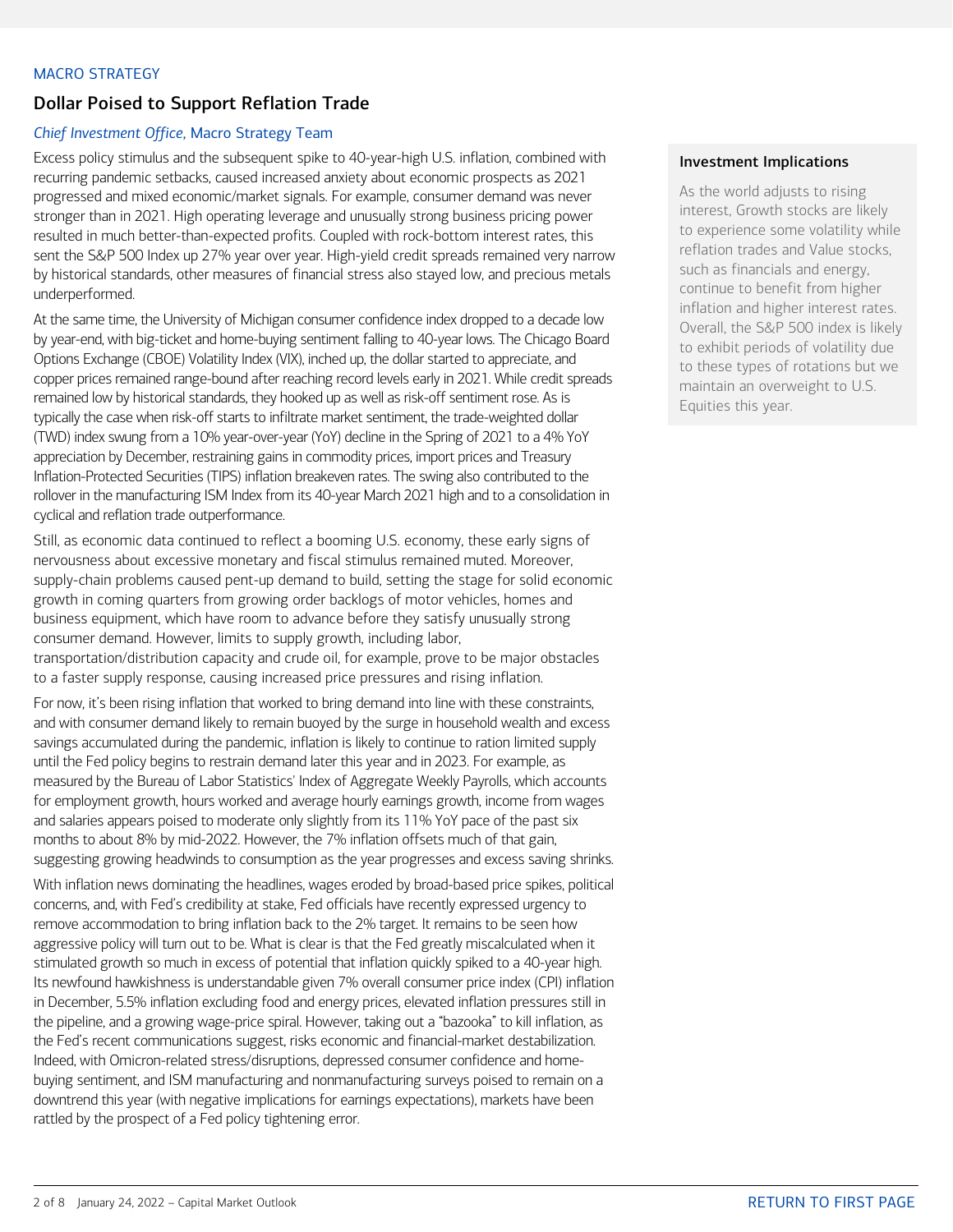While we believe that both ISM surveys are likely to remain above average for most of the year, the drop in sentiment about big-ticket consumer purchases and the decline in home-buying conditions to the lowest level since 1982 create downside risks to the growth outlook absent an improvement in sentiment as 2022 progresses. Encouragingly, although it remains very depressed, the University of Michigan home-buying sentiment index has increased since November, and affordability remains high by historical standards. Thus, easing labor and materials constraints, increasing homebuilding activity, and some price moderation would go a long way in keeping housing from restraining economic growth before Fed rate hikes start to meaningfully reduce affordability. For now, however, the historically tight housing market suggests another 10% to 15% in home price gains in 2022, according to some estimates, after the 21% increase last year.

Obviously, higher labor-force participation rates and increasing supply would go a long way in boosting consumer sentiment and extending the expansion. Expectations for improving pandemic conditions and easing supply-chain bottlenecks in coming months played a big role in the positive January German ZEW macroeconomic sentiment survey surprise following months of declines, for example. Growth-supportive Chinese government policies are also seen offering an additional boost to global manufacturing and trade, as well as to commodity prices. This suggests that the ISM manufacturing index should moderate only gradually this year, keeping earnings revisions ratios and profits forecasts from deteriorating too much.

Expectations for renewed dollar depreciation also suggest support for the ISM manufacturing survey and for profits from overseas activity. The direction of the dollar and its speed of change greatly affect global trade, commodity prices and financial markets. However, because they partly reflect changes in risk sentiment, short-term dollar changes are a major source of market uncertainty and forecasting errors. Indeed, despite the U.S. trade deficit growing to eye-popping record levels and higher inflation than in most U.S. trading partners, which suggest downward structural pressures on the dollar, the TWD index stopped depreciating in mid-2021 as the pandemic started to take a turn for the worse, and inflation started to surprise to the upside, triggering risk-off sentiment.





Red circles represent peak percentages. Sources: JP Morgan/Haver Analytics. Data as of January 19, 2022.

As shown in Exhibit 1 (blue line), the nominal TWD index also tends to change course once it drops about 10% year over year, which happened to be the case in mid-2021, causing a pause in the risk-on, cyclical, reflation trades. Since then, however, the TWD index has swung to 4% year-over-year appreciation recently, posting extreme YoY gains when adjusted for inflation, from which in the past the greenback weakened (dotted red line, Exhibit 1). This suggests that the TWD index is more likely to turn down than up this year. While a few weeks don't make a trend, the TWD index has been softening since late November, and, given its rich inflationadjusted levels, the wide U.S. current-account deficit, and an expected normalization of economic conditions around the world, we believe it's more likely to continue to weaken than appreciate this year. This would be supportive for the ISM manufacturing index, global trade, commodity prices and commodity exporters, as well as corporate profits. It also adds to the case that inflation will prove more persistent than the Fed expects.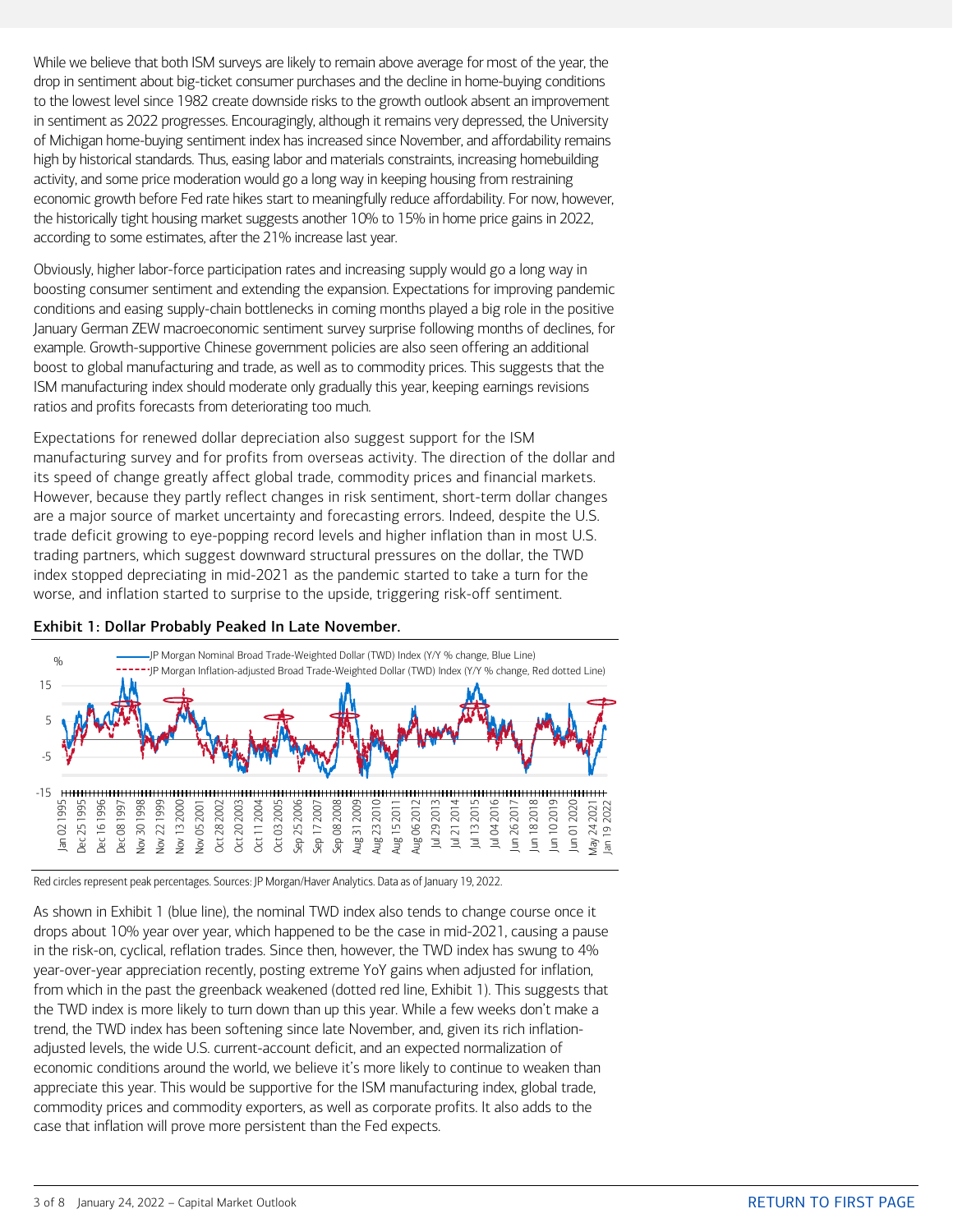### <span id="page-3-0"></span>MARKET VIEW

# Vaccines, Variants and Vulnerabilities to Supply Chains

## *Lauren J. Sanfilippo*, Vice President and Senior Investment Strategy Analyst

When historians look back on the SARS-CoV-2 pandemic, they will marvel at the speed with which the scientific community came up with a vaccine—a mere 3[1](#page-3-1) days<sup>1</sup>—yet struggle to understand how long it took the world to get vaccinated. As we enter the third year of the pandemic, and with over 9.7 billion doses administrated globally, vaccine campaigns remain disjointed. According to the World Bank, over 75% of people in advanced economies have received at least one vaccine, although the percentage drops to just 55% in developing economies and a scant 7% in the lowestincome nations. The arrival of the Omicron variant has provoked virus-related restrictions/ shutdowns in some parts of the world, rippling through to a still-malfunctioning supply chain and impairing trade and production while contributing to inflationary pressures.

The timeline from identifying the novel SARS-CoV-2 pathogen to developing a working vaccine to fight the virus is unequivocally among the most impressive feats of modern medical science (Exhibit 2A). An excerpt from *The Exponential Age: How Accelerating Technology Is Transforming Business, Politics, and Society* written by Azeem Azhar, *"One firm, Moderna, managed to produce the first vials of its vaccine on February 7, thirty-one days after the sequence of the virus was initially released…in partnership with America's National Institutes of Health, a mere six days to finalize the sequence of the vaccine and a further twenty-five days to manufacture it."*<sup>1</sup> The meningitis vaccine took a mere lifetime (90 years) to develop, polio 45 years, measles a decade, mumps at an impressive four years, but none more impressive than the SARS-CoV-2 vaccine in 31 days.

The incredible pace at which the SARS-CoV-2 vaccine was created has not yet been matched by the pace of inoculation—Exhibit 2B shows the varying rates of vaccination and each country's contribution to world exports. The uneven distribution is not only creating an ideal environment for variants to emerge and spread, but hampering the pace of global recovery. Notably at risk of economic disruption are countries most likely to impose zero-coronavirus policies involving closed borders and severe shutdowns like in some Asian nations.

## Exhibit 2: Virus Development Timeline And Pace Of Vaccination Of Major Exporters.

A) SARS-CoV-2 Development Timeline was in Days, not Years. **B)** The World's Major Exporters Ranked.



|                    | \$ Billions | % of World Exports | Vaccinated*       |
|--------------------|-------------|--------------------|-------------------|
| 1 China            | 2,598       | 14.9%              | 85%               |
| 2 U.S.             | 1,432       | 8.2%               | 62%               |
| 3 Germany          | 1,383       | 7.9%               | 72%               |
| 4 Netherlands      | 675         | 3.9%               | 72%               |
| 5 Japan            | 638         | 3.7%               | 79%               |
| 6 Hong Kong        | 553         | 3.2%               | 63%               |
| 7 Korea            | 513         | 2.9%               | 85%               |
| 8 Italy            | 500         | 2.9%               | 75%               |
| 9 France           | 489         | 2.8%               | 75%               |
| 10 Taiwan          | 446         | 2.6%               | 71%               |
| 11 Belgium         | 422         | 2.4%               | 76%               |
| 12 Mexico          | 417         | 2.4%               | 56%               |
| 13 UK              | 395         | 2.3%               | 70%               |
| 14 Canada          | 390         | 2.2%               | 78%               |
| 15 Russia          | 338         | 1.9%               | 47%               |
| 16 Switzerland     | 314         | 1.8%               | 68%               |
| 17 Spain           | 310         | 1.8%               | 82%               |
| 18 Singapore       | 288         | 1.7%               | 87%               |
| 19 Vietnam         | 277         | 1.6%               | 70%               |
| 20 India           | 276         | 1.6%               | 47%               |
| T <sub>OD</sub> 20 | 12652       | 73%                | $A$ verage $7196$ |

Sources: Left exhibit: Azeem Azhar, *The Exponential Age: How Accelerating Technology Is Transforming Business, Politics, and Society*, Diversion Books, September 2021. Report retrieved as of January 19, 2022. Right exhibit: \*Share of people fully vaccinated (single-dose vaccine or both doses of a two-dose vaccine) against COVID-19. Sources: International Monetary Fund DOT database; Taiwan Ministry of Finance; Johns Hopkins University. Data as of January 19, 2022.

<span id="page-3-1"></span><sup>1</sup> Azeem Azhar, *The Exponential Age: How Accelerating Technology Is Transforming Business, Politics, and Society*, Diversion Books, September 2021.

#### Investment Implications

The environment of negative real interest rates favors Equities, notably dividend payers. We expect rising rates to continue fueling a rotation from long-duration to short-duration assets and lead Value to generally outperform Growth. Our ongoing geographic preference lies with the U.S and we remain tactically neutral in both Emerging Markets and International Developed markets. We will monitor and assess non U.S. equity markets for opportunistic entry points in 2022.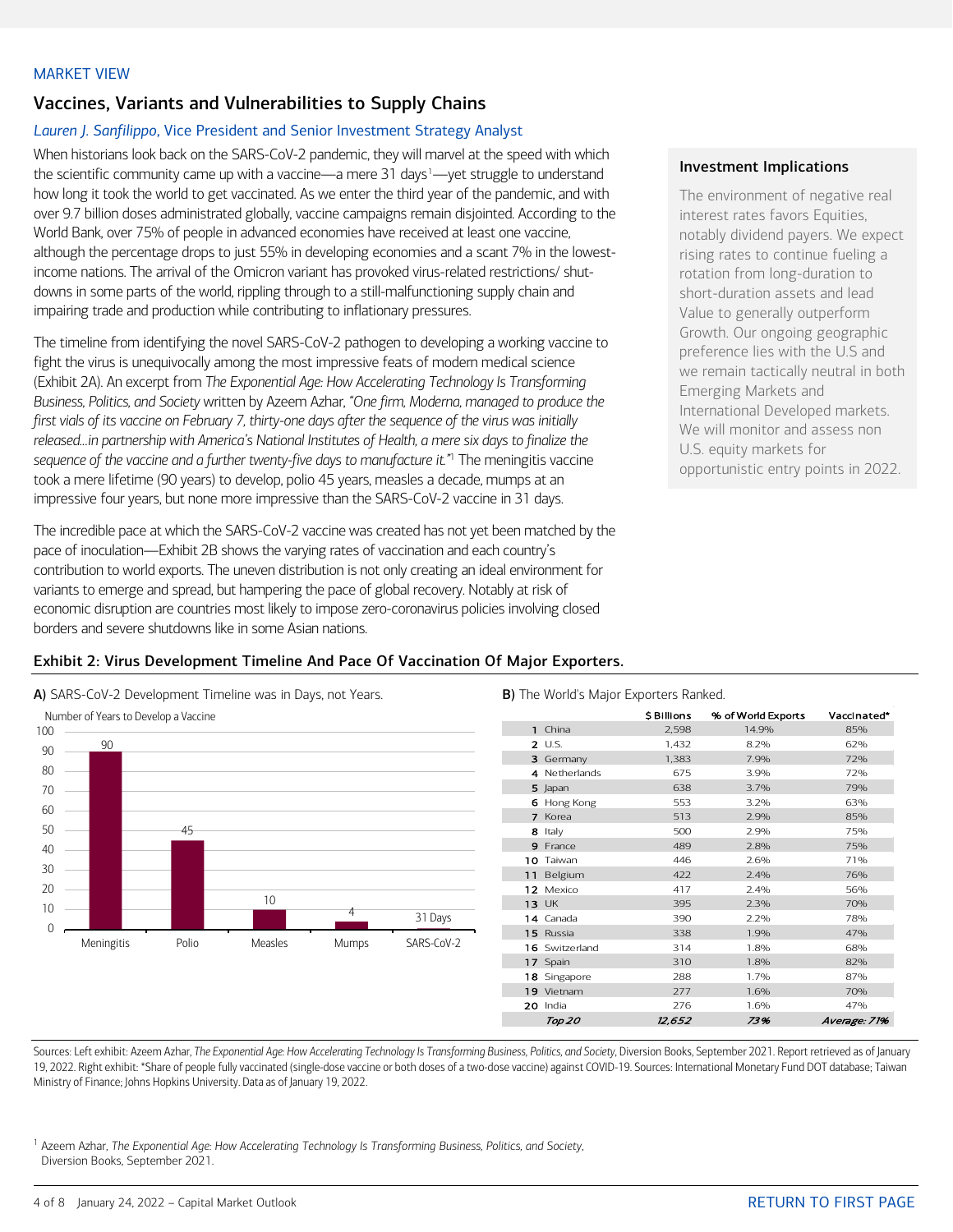Central to the story is the world's largest trading partner, China (responsible for 15% of the world's exports) recently imposed widespread shutdowns on at least 20 million people stretching from Xi'an in western China to the Henan Province in north-central China. Toyota reported that its operations at a joint-venture factory in Tianjin have halted because of city-imposed requirements for mass testing, and it now expects an annual production shortfall based on ongoing chip shortages. Similarly, but more than 700 miles away in the eastern China port city of Ningbo, a Volkswagen plant recently faced port closures after a small outbreak.<sup>[2](#page-4-0)</sup> With the Lunar New Year holiday fast approaching and the Beijing Olympics due to begin on February 4, domestic policy restrictions limiting mobility could bring a notable hit to Q1 production, consumption and travel. In tech-dominant Taiwan, manufacturing was suspended at a large Compal Electronics plant in the Pingzhen province, an industrial hub, after three employees tested positive. Compal Electronics manufactures everything from Apple Watches to iPads, Pixel phones and Amazon Echo smart devices.[3](#page-4-1)

These intermittent shutdowns at ports, factories and warehouses have supply chain operations offkilter. Snarls of all kinds have compounded already backlogged gateways in the U.S. and Europe. Global goods production has had trouble keeping up with strong demand, in particular that from the U.S., pushing against already fraying supply chains. Evidence of prolonged supply chain woes can be found in producer prices to maritime prices. Maritime prices climbed over the past year to record highs and are still extremely elevated. The price of shipping a 40-foot container rose from under \$5,000 at the start of the pandemic to over \$20,000 in September 2021 for goods moving from China to the West Coast.<sup>[4](#page-4-2)</sup>

Exhibit 3 shows overall global supply chain pressures remain well above their pre-pandemic levels close to four standard deviations from the average value of the Global Supply Chain Pressure Index, an index produced by the Fed Bank of New York. Having peaked in October 2021, the index<sup>[5](#page-4-3)</sup> has ticked a hair lower in both November and then December. Global shipping rates and constraints (related to shutdowns and some bottlenecks) may lift over the shorter term but are still challenged by underlying constraints without quick fixes (think slow shipping capacity growth, stubborn labor shortages, disruptions moving further inland, and elevated raw material prices, to name a few). Not helping matters are mismatches: While some ports and warehouses face ongoing shortages, others are stockpiling products ready to be shipped. The United Nations Conference on Trade and Development forecasts that at current freight rates, global import prices could increase by 11% and consumer price levels by 1.5% between now and 2023. Although early signs show supply chain snarls are incrementally improving, we remain vigilant of the risks associated with a virus variant rippling through to a still-malfunctioning supply chain and its contribution to inflationary pressures





Sources: Federal Reserve Bank of New York/Bloomberg. Data as of November 2021.

<span id="page-4-0"></span><sup>2</sup> Wall Street Journal, "Lockdowns Hit Plants in China," January 2022.

<span id="page-4-1"></span><sup>3</sup> Nikkei Asia, "Dell, Amazon supplier halts Taiwan production amid omicron fear," January 18, 2022.

<span id="page-4-2"></span><sup>4</sup> Freightos Baltic Index data, data as of December 2021.

<span id="page-4-3"></span><sup>5</sup> Federal Reserve Global Supply Chain Pressure Index is based on 27 variables, including global shipping rates and air freight costs.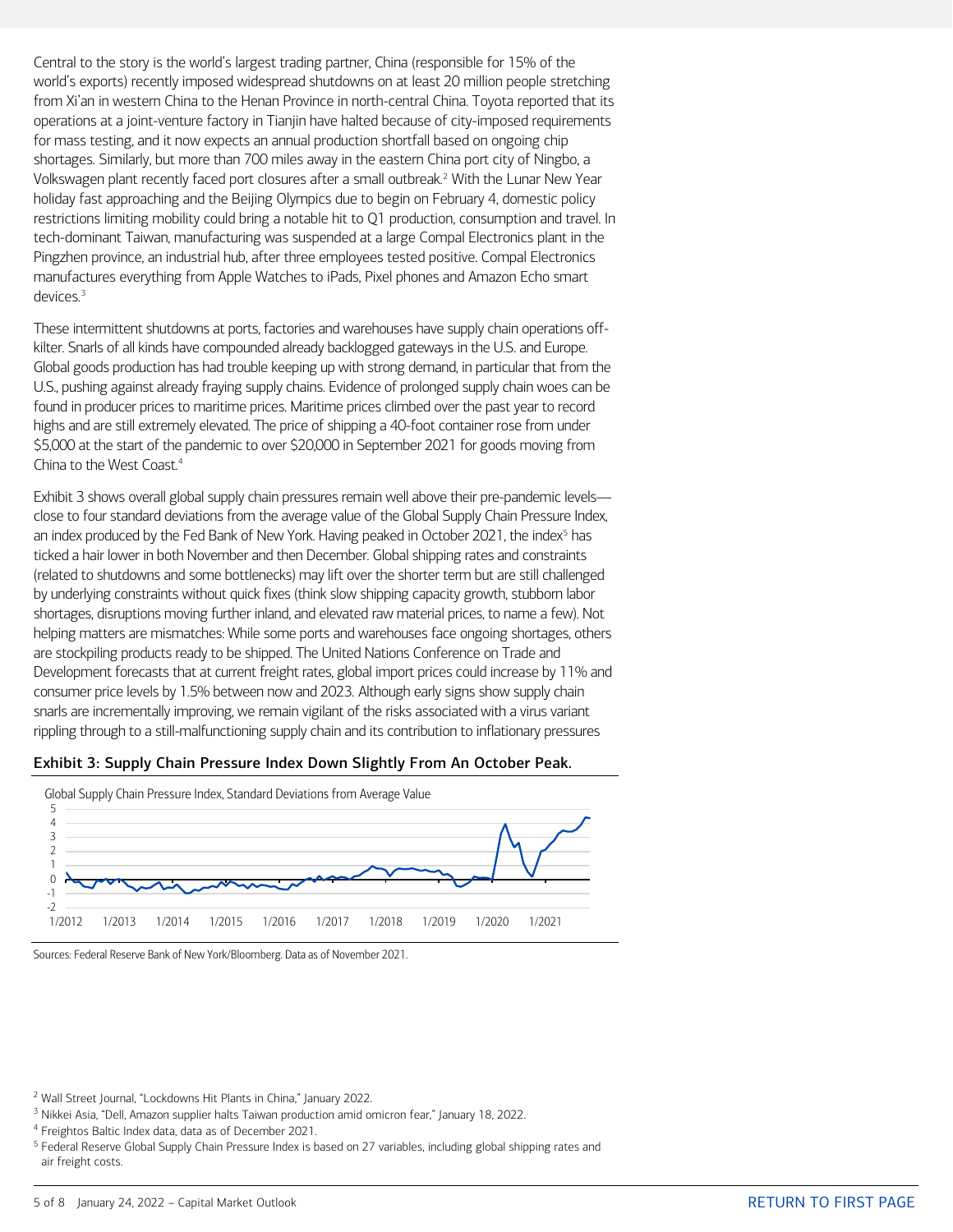## <span id="page-5-0"></span>THOUGHT OF THE WEEK

## The Rise of Global Interest Rates

## *Christopher Gunster, CFA®*, Managing Director and Head of CIO Fixed Income Portfolio Management

The recent rise in U.S. Treasury rates since the start of the year has been sizeable. As an example, the yield on the 10-year U.S. Treasury is higher by 0.35% to 1.88%, as of January 18, 2022. The Bloomberg Treasury Bond Index was down 2.33% through January 18 as well, making this one of the worst starts to any year for this index since its inception. The backup in interest rates has been the result of a change in the Fed's messaging and policies in the last few months and weeks. Specifically, the Fed has shifted from their forecast back in September of one rate hike for 2022, to a current forecast of potentially four rate hikes. Additionally, while markets did expect the Federal Open Market Committee (FOMC) minutes to reveal discussions about the Fed's taper program, they did not expect to learn that Fed members were discussing an outright balance sheet reduction. This took the market by surprise and further exacerbated the trend higher in rates and volatility.

The Fed's planned reduction in monetary accommodations is not just a domestic issue. Other major global central banks have joined as well. The Bank of England surprised markets in mid-December with a 0.15% rate hike. The European Central Bank (ECB) also announced that, although they intend to keep rates low for now, they have scaled back their balance sheet purchases, ending the Pandemic Emergency Purchase Program. Other smaller central banks such as Canada, Norway, Australia and New Zealand, to name a few, are expected to raise their rates as well in 2022.

The trend toward fewer accommodations by global central banks has begun, and the negative yields that we have seen in developed markets are starting to abate. As of January 19, 2022, the yields on developed markets' 10-year sovereign bonds turned positive for the first time since 2019. In addition, the amount of negative yielding bonds within the Bloomberg Global Aggregate Bond Index has dropped to \$9.1 trillion, also the lowest level since 2019. It is likely this trend will continue through 2022 and 2023 as central banks continue to remove accommodations, and developed global bond rates trend higher.





### Portfolio Considerations

With the trend toward higher global interest rates, we believe it's important that Fixed Income portfolios remain moderately defensive, which means a lowerthan-benchmark duration position. Within Fixed Income, we have a preference for corporate and municipal bonds over Treasurys as they offer some additional yield to cushion potential adverse price movements.

Source: Bloomberg. Data as of January 19, 2022.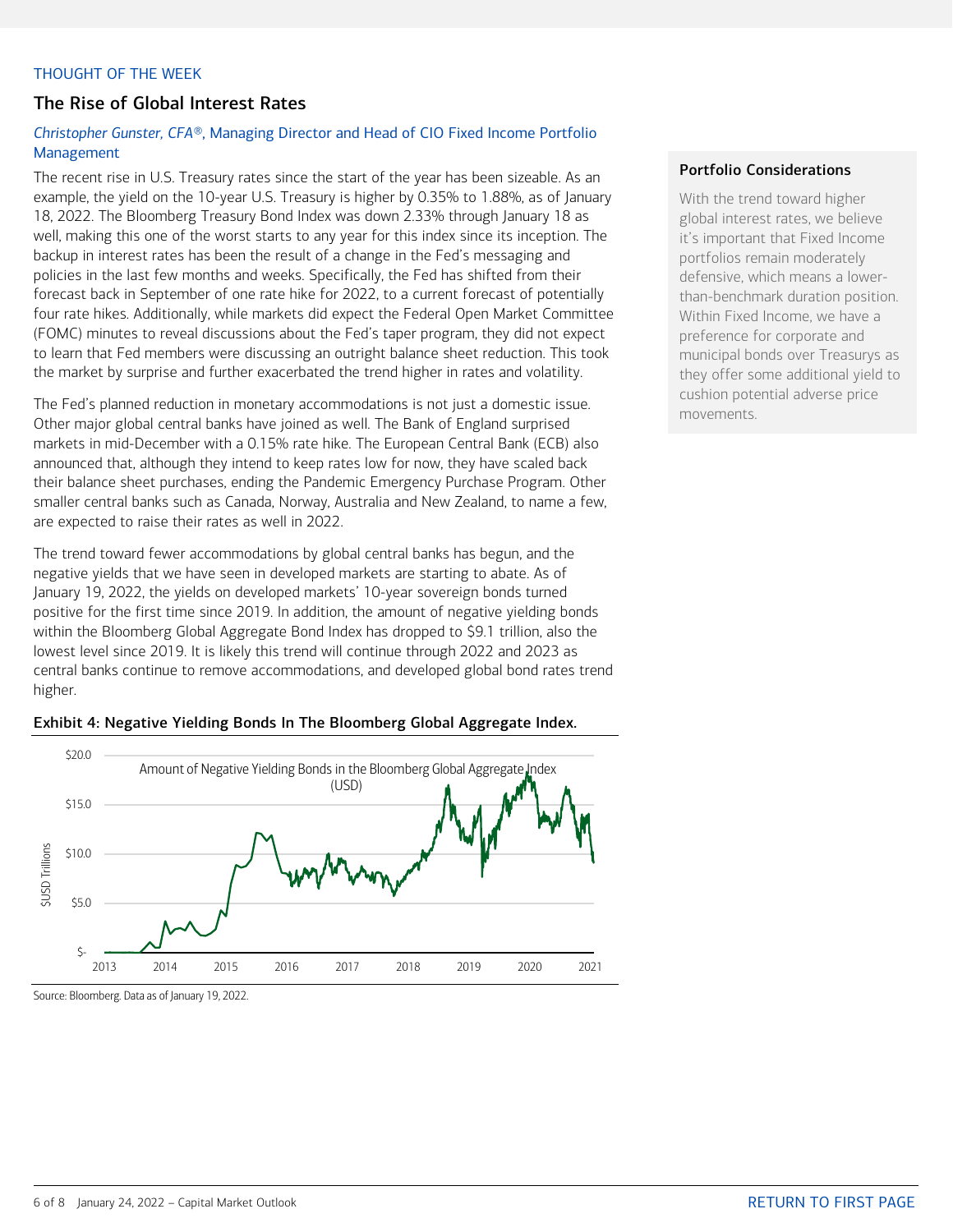## <span id="page-6-0"></span>MARKETS IN REVIEW

#### **Equities**

|                              | Total Return in USD (%) |        |            |         |  |  |  |  |
|------------------------------|-------------------------|--------|------------|---------|--|--|--|--|
|                              | Current                 | WTD    | <b>MTD</b> | YTD     |  |  |  |  |
| DJIA                         | 34,265.37               | $-4.5$ | $-5.6$     | $-5.6$  |  |  |  |  |
| <b>NASDAQ</b>                | 13,768.92               | $-7.6$ | $-12.0$    | $-12.0$ |  |  |  |  |
| S&P 500                      | 4.397.94                | $-5.7$ | $-7.7$     | $-7.7$  |  |  |  |  |
| S&P 400 Mid Cap              | 2.594.49                | $-6.8$ | $-8.7$     | $-8.7$  |  |  |  |  |
| Russell 2000                 | 1.987.92                | $-8.1$ | $-11.4$    | $-11.4$ |  |  |  |  |
| <b>MSCI World</b>            | 3,025.10                | $-4.7$ | $-6.4$     | $-6.4$  |  |  |  |  |
| <b>MSCI EAFE</b>             | 2,284.35                | $-2.1$ | $-2.2$     | $-2.2$  |  |  |  |  |
| <b>MSCI Emerging Markets</b> | 1.244.31                | $-1.0$ | 1.0        | 1.0     |  |  |  |  |

## Fixed Income†

|                              | Total Return in USD (%) |            |            |         |  |  |  |
|------------------------------|-------------------------|------------|------------|---------|--|--|--|
|                              | Current                 | <b>WTD</b> | <b>MTD</b> | YTD     |  |  |  |
| Corporate & Government       | 1.95                    | 0.09       | $-1.89$    | $-1.89$ |  |  |  |
| Agencies                     | 1.41                    | 0.04       | $-0.93$    | $-0.93$ |  |  |  |
| Municipals                   | 1.43                    | $-0.46$    | $-1.38$    | $-1.38$ |  |  |  |
| U.S. Investment Grade Credit | 2.03                    | 0.05       | $-1.77$    | $-1.77$ |  |  |  |
| International                | 2.66                    | $-0.13$    | $-2.50$    | $-2.50$ |  |  |  |
| High Yield                   | 4.83                    | $-0.68$    | $-1.54$    | $-1.54$ |  |  |  |
| 90 Day Yield                 | 0.16                    | 011        | 0.03       | 0.03    |  |  |  |
| 2 Year Yield                 | 1.00                    | 0.97       | 0.73       | 0.73    |  |  |  |
| 10 Year Yield                | 1.76                    | 1.78       | 1.51       | 1.51    |  |  |  |
| 30 Year Yield                | 2.07                    | 2.12       | 1.90       | 1.90    |  |  |  |

## Commodities & Currencies

|                                   |         | Total Return in USD (%) |            |                       |        |  |  |  |
|-----------------------------------|---------|-------------------------|------------|-----------------------|--------|--|--|--|
| Commodities                       |         | Current                 | <b>WTD</b> | <b>MTD</b>            | YTD    |  |  |  |
| <b>Bloomberg Commodity</b>        |         | 225.04                  | 1.8        | 6.2                   | 6.2    |  |  |  |
| WTI Crude \$/Barrel <sup>++</sup> |         | 85.14                   | 1.6        | 13.2                  | 13.2   |  |  |  |
| Gold Spot \$/Ounce <sup>tt</sup>  |         | 1835.38                 | 1.0        | 0.3                   | 0.3    |  |  |  |
| Total Return in USD (%)           |         |                         |            |                       |        |  |  |  |
|                                   |         | 2020<br>Prior<br>Prior  |            |                       |        |  |  |  |
| Currencies                        | Current | Week End                |            | Month Fnd<br>Year Fnd |        |  |  |  |
| EUR/USD                           | 1.13    | 1.14                    | 1.14       |                       | 1.14   |  |  |  |
| USD/JPY                           | 113.68  | 114.19                  | 115.08     |                       | 115.08 |  |  |  |
| USD/CNH<br>6.34                   |         | 6.36                    | 6.36       |                       | 6.36   |  |  |  |

## S&P Sector Returns



Sources: Bloomberg, Factset. Total Returns from the period of 1/17/2022 to 1/21/2022. † Bloomberg Barclays Indices. ††Spot price returns. All data as of the 1/21/2022 close. Data would differ if a different time period was displayed. Short term performance shown to illustrate more recent trend. Past performance is no guarantee of future results.

## Economic Forecasts (as of 1/21/2022)

|                                    | 2021F  | 01 2022E | Q2 2022E | 03 2022F | O4 2022E | 2022F  |
|------------------------------------|--------|----------|----------|----------|----------|--------|
| Real global GDP (% y/y annualized) | 5.9*   |          |          | -        | $\sim$   | 4.2    |
| Real U.S. GDP (% q/q annualized)   | $5.6*$ | 4.0      | 4.0      | 3.0      | 2.0      | 4.0    |
| CPI inflation $(\% \gamma/\gamma)$ | $4.7*$ | 7.1      | 5.9      | 4.8      | 3.4      | 5.3    |
| Core CPI inflation (% y/y)         | $3.6*$ | 6.0      | 5.0      | 4.3      | 35       | 4.7    |
| Unemployment rate (%)              | $5.4*$ | 37       | 3.3      | 3.1      | 3.0      | 3.3    |
| Fed funds rate, end period (%)     | 0.07   | 0.38     | 0.63     | 0.88     | 1.13     | $\sim$ |

The forecasts in the table above are the base line view from BofA Global Research. The Global Wealth & Investment Management (GWIM) Investment Strategy Committee (ISC) may make adjustments to this view over the course of the year and can express upside/downside to these forecasts. Historical data is sourced from Bloomberg, FactSet, and Haver Analytics. Past performance is no guarantee of future results. There can be no assurance that the forecasts will be achieved. Economic or financial forecasts are inherently limited and should not be relied on as indicators of future investment performance.

#### $A =$  Actual.  $E/* =$  Estimate.

Sources: BofA Global Research; GWIM ISC as of January 21, 2022. BofA Global Research is research produced by BofA Securities, Inc. ("BofAS") and/or one or more of its affiliates. BofAS is a registered broker-dealer, Member SIPC, and wholly owned subsidiary of Bank of America Corporation.

### Asset Class Weightings (as of 1/11/2022 CIO Equity Sector Views

|                                     | CIO View  |           |                                |                       |                         |                            | CIO View |           |                                |           |           |
|-------------------------------------|-----------|-----------|--------------------------------|-----------------------|-------------------------|----------------------------|----------|-----------|--------------------------------|-----------|-----------|
| <b>Asset Class</b>                  |           |           | Underweight Neutral Overweight |                       |                         | Sector                     |          |           | Underweight Neutral Overweight |           |           |
| Global Equities                     | $\bullet$ | $\bullet$ | $\bullet$                      | ◯                     | $\color{black} \bullet$ | Energy                     | ò        |           |                                |           |           |
| U.S. Large Cap Growth               | $\bullet$ | $\bullet$ | O                              | $\bullet$             | $\bullet$               | <b>Financials</b>          | ۰        | ö         | ۰                              |           | ۰         |
| U.S. Large Cap Value                | ۰         | ۵         | ۰                              |                       | $\bullet$               | Industrials                | ۵        | ö         | $\bullet$                      |           | $\bullet$ |
| U.S. Small Cap Growth               | $\bullet$ | ö         | $\bullet$                      |                       | $\bullet$               | <b>Materials</b>           | ۰        | $\bullet$ | $\bullet$                      |           | $\bullet$ |
| U.S. Small Cap Value                | $\bullet$ | $\bullet$ | $\bullet$                      |                       | $\bullet$               | Information                |          |           |                                |           |           |
| International Developed             | $\bullet$ | ö         | O                              | $\bullet$             |                         | Technology                 | ä        | ó         |                                |           |           |
| <b>Emerging Markets</b>             | $\bullet$ | $\bullet$ | O                              | $\color{red} \bullet$ | ۰                       | Consumer                   |          |           |                                |           |           |
| Global Fixed Income                 | $\bullet$ | ∩         | $\bullet$                      | $\bullet$             | $\bullet$               | Discretionary              | ۵        | é         |                                |           |           |
| U.S. Governments                    | $\bullet$ | ∩         | $\bullet$                      | $\bullet$             | $\bullet$               | Real Estate                | ۰        | ۰         |                                | $\bullet$ |           |
| U.S. Mortgages                      | ۵         |           | O                              | $\bullet$             | $\bullet$               | Healthcare                 | ó        | ö         | ◠                              | $\bullet$ |           |
| U.S. Corporates                     | ۰         | ۰         | ۰                              |                       | $\bullet$               | Communication              | ò        |           |                                |           |           |
| High Yield                          | ۰         | ◯         | $\alpha$                       | $\bullet$             | $\bullet$               | <b>Services</b>            |          |           |                                |           |           |
| U.S. Investment Grade<br>Tax Exempt | ó         |           | ∩                              | $\bullet$             | ٠                       | Consumer<br><b>Staples</b> |          | ۰         |                                |           |           |
| U.S. High Yield Tax Exempt          | ۰         | ┑         | ó                              | ó                     | $\bullet$               | Utilities                  |          | ۰         |                                |           | ۵         |
| International Fixed Income          | Ο         | $\bullet$ | ó                              | $\bullet$             | ۰                       |                            |          |           |                                |           |           |
| Alternative Investments*            |           |           |                                |                       |                         |                            |          |           |                                |           |           |
| Hedge Funds                         |           |           |                                |                       |                         |                            |          |           |                                |           |           |
| Private Equity                      |           |           |                                |                       |                         |                            |          |           |                                |           |           |
| Real Assets                         |           |           |                                |                       |                         |                            |          |           |                                |           |           |
| Cash                                |           |           |                                |                       |                         |                            |          |           |                                |           |           |

\*Many products that pursue Alternative Investment strategies, specifically Private Equity and Hedge Funds, are available only to qualified investors. CIO asset class views are relative to the CIO Strategic Asset Allocation (SAA) of a multi-asset portfolio. Source: Chief Investment Office as of January 11, 2022. All sector and asset allocation recommendations must be considered in the context of an individual investor's goals, time horizon, liquidity needs and risk tolerance. Not all recommendations will be in the best interest of all investors.